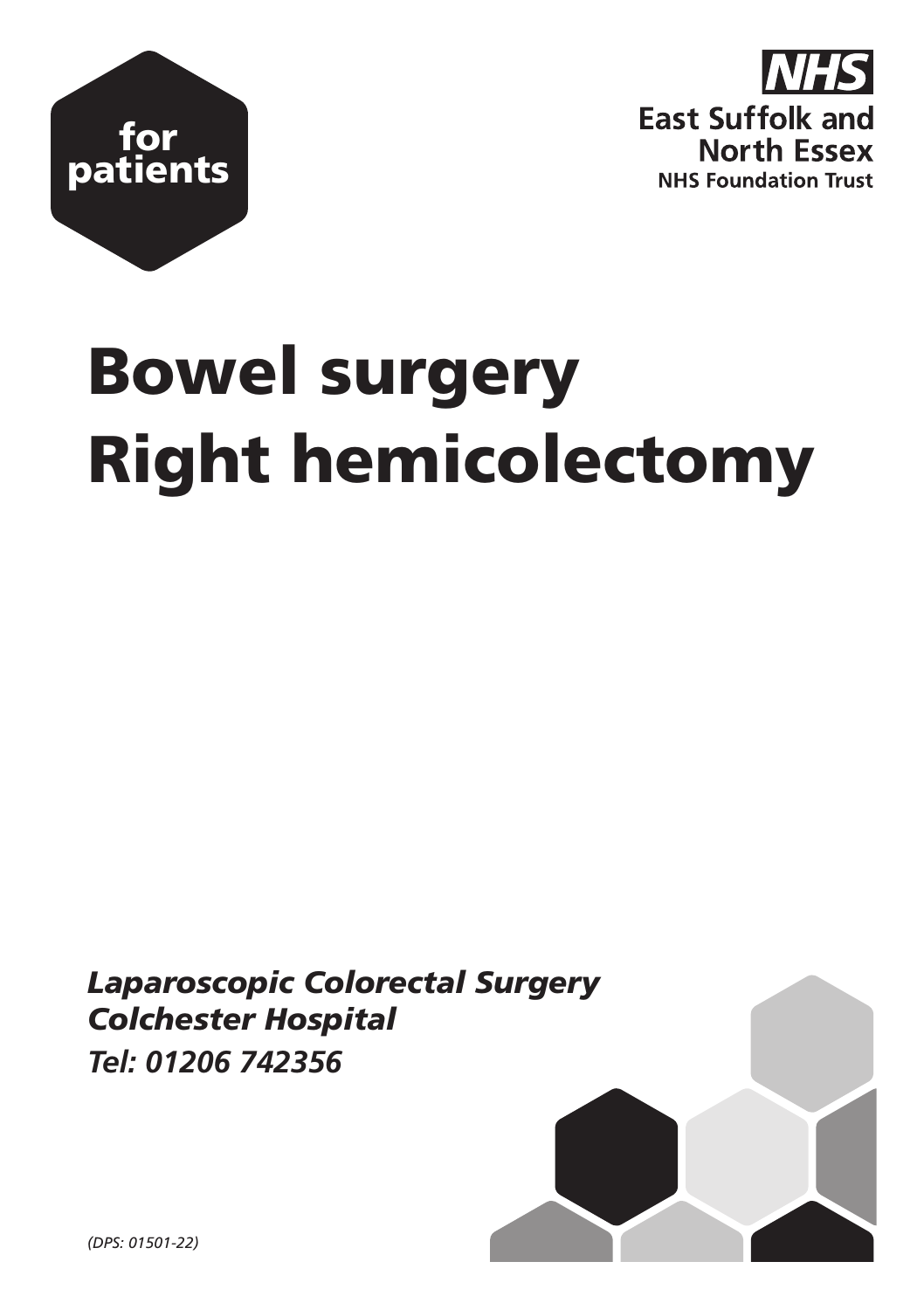## Introduction

This booklet aims to give you information about laparoscopic treatment for your specific diagnosis with a section about major surgery for the treatment of bowel cancer. This information is important for you to be able to consent to your treatment. We must, by law, obtain your written consent before any operation and some other procedures. If you are unsure about any aspect of the proposed treatment, please do not hesitate to ask to speak to a senior member of staff.

If possible, we will perform your operation using laparoscopic surgery which is also known as keyhole surgery, minimal access surgery or minimally invasive surgery. Occasionally it is necessary to revert to conventional open surgery due to a complication as sometimes it is difficult to proceed safely with laparoscopic surgery. Whichever method is used to perform the operation it will always be with your best interests in mind.

Laparoscopy and laparoscopic surgery are usually performed while you are asleep under general anaesthetic.

#### Anaesthetics

There is a separate leaflet available called 'Anaesthetics' with information about the anaesthetic used during your procedure and the risks involved. If you have any concerns, talk these over with your anaesthetist. If you have not been given an information sheet about anaesthesia, please ask for one.

#### What is laparoscopy?

Laparoscopy is a procedure to look inside your abdomen using a laparoscope. A laparoscope is like a thin, flexible telescope with a light and magnifier inside which is connected to a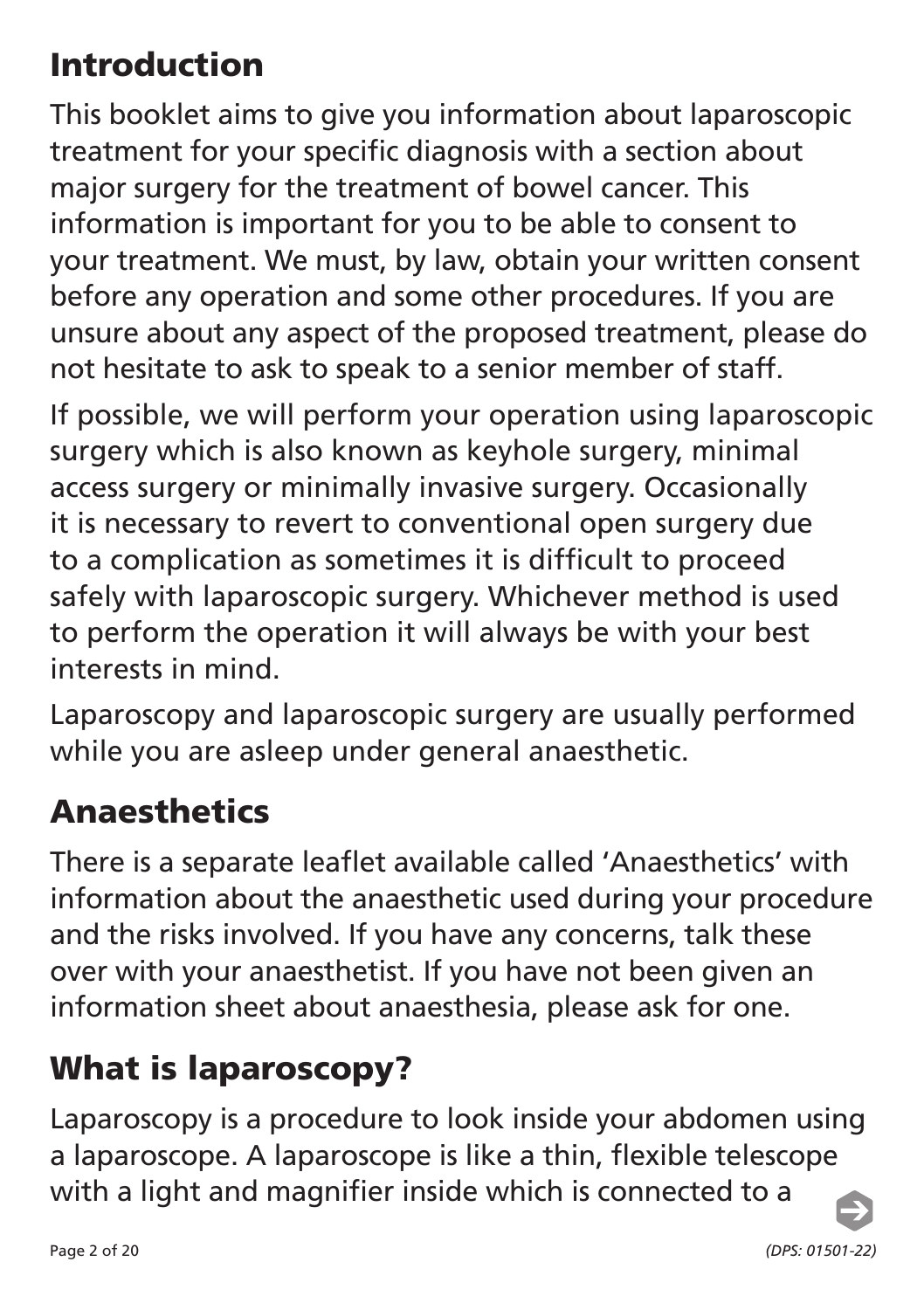television monitor. This enables the surgeon to see clearly inside the abdomen. It is passed into the abdomen through a small incision (cut) often referred to as a port. Laparoscopy may be done to find the cause of symptoms or look at a specific area within the abdomen or pelvis.

## What is laparoscopic surgery?

In addition to simply looking inside, the surgeon can use fine instruments to perform operations. These are also passed into the abdomen through three or four small incisions in the skin and are used to cut, trim, biopsy, grab etc inside the abdomen. Laparoscopic surgery is common practice in this hospital for bowel surgery.

## Benefits of using a laparoscope

Laparoscopic surgery has many advantages which include decreased blood loss, reduced postoperative pain, fewer complications, earlier return to a normal quality of life and a reduced length of stay in hospital after your operation.

## How is it done?

The abdominal skin surface is cleaned. The surgeon then makes a small incision (cut) about 1–2 centimetres long near the navel (belly button). Carbon dioxide gas is introduced through the incision to slightly distend the abdominal wall. This makes it easier to see the internal organs with the laparoscope which is gently pushed through the incision into the abdominal cavity.

The surgeon views the end of these instruments through the laparoscope and manipulates them to perform the required procedure. One larger wound is made, usually through the navel, through which the bowel is removed.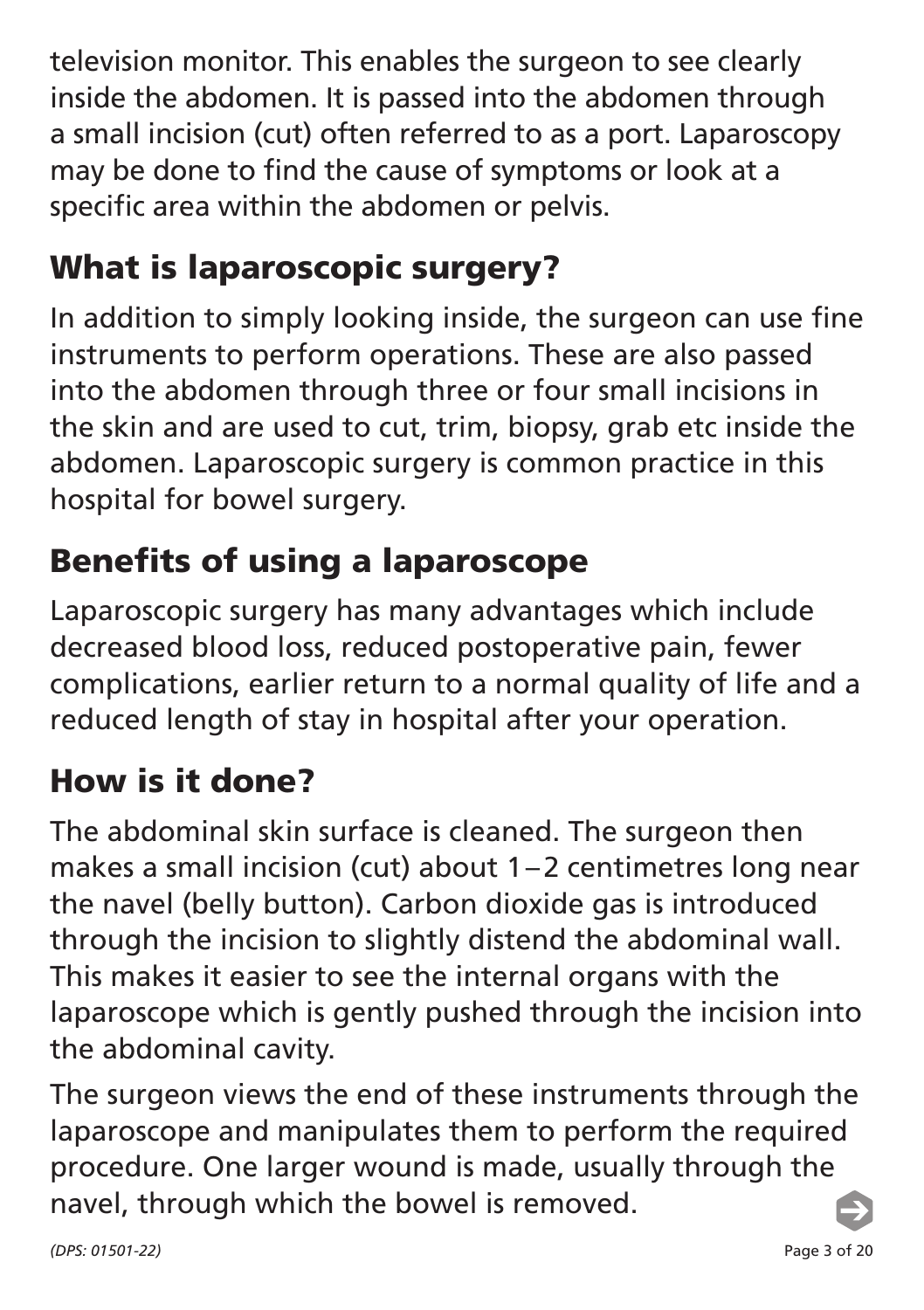When the procedure is completed the laparoscope and instruments are removed. Dissolvable stitches are used to close the incisions and dressings applied.

## After laparoscopic surgery

You may feel a little sore around the cuts in your tummy. You may have some pain in your shoulder tip. This is caused by the gas pumped inside irritating the diaphragm which has the same nerve supply as the shoulder tip. This pain gradually eases, particularly once you are up and moving about. The length of time to recover can vary from patient to patient but usually takes approximately 2–4 weeks.

#### The operation

Surgery is the main treatment for bowel cancer. Usually the cancer and a length of normal bowel on either side of the cancer (as well as nearby lymph nodes) are removed. The healthy parts of the bowel are then stitched or stapled together (anastomosis).

If the doctor is not able to join the bowel back together, an opening (stoma) will be made on the outside of the body for waste to pass. This is called a colostomy or stoma. A stoma is made to allow waste to pass through an opening in the abdominal wall.

A number of different surgical procedures are used depending on where the cancer is and whether it has spread. The operation planned for you is called 'right hemicolectomy'. This is an operation to remove a cancer in the caecum (which is part of the large intestine) or the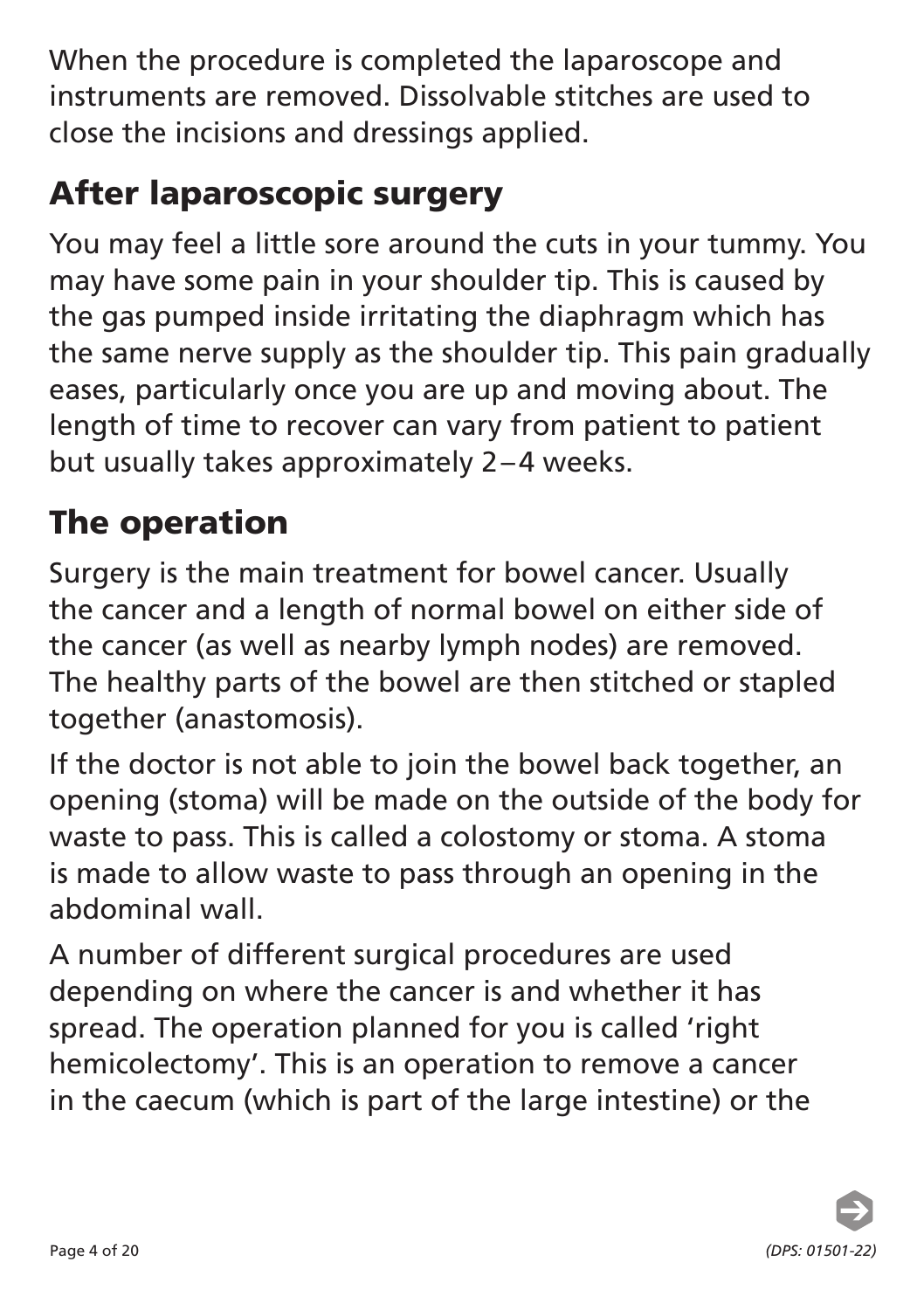ascending colon by removing the last part of the small bowel, the caecum, ascending colon and a small part of the transverse colon. The appendix is also removed. The last part of the small bowel (terminal ileum) is joined to the large bowel, usually at the transverse colon. It is extremely unlikely that you would require a stoma in this instance.

## General risks

They include:

- small areas of the lungs may collapse, increasing the risk of chest infection. This may need antibiotics and physiotherapy
- clots in the legs (deep vein thrombosis) with pain and swelling. Rarely, part of this clot may break off and go to the lungs which is more serious and can be fatal
- strain on the heart can in some cases lead to a heart attack or stroke
- people who are obese are at increased risk of wound and chest infections, or heart, lung and circulatory complications
- the procedure or subsequent complications can be fatal.

#### Risks of this procedure

There are some risks or complications which include:

- leakage where the bowel was stitched together. This is a very serious complication that can be fatal. It almost always requires further surgery, often as an emergency and usually requires a stoma even if one was not in the first operation
- bleeding in the abdomen. This may need fluid replacement or a blood transfusion and further surgery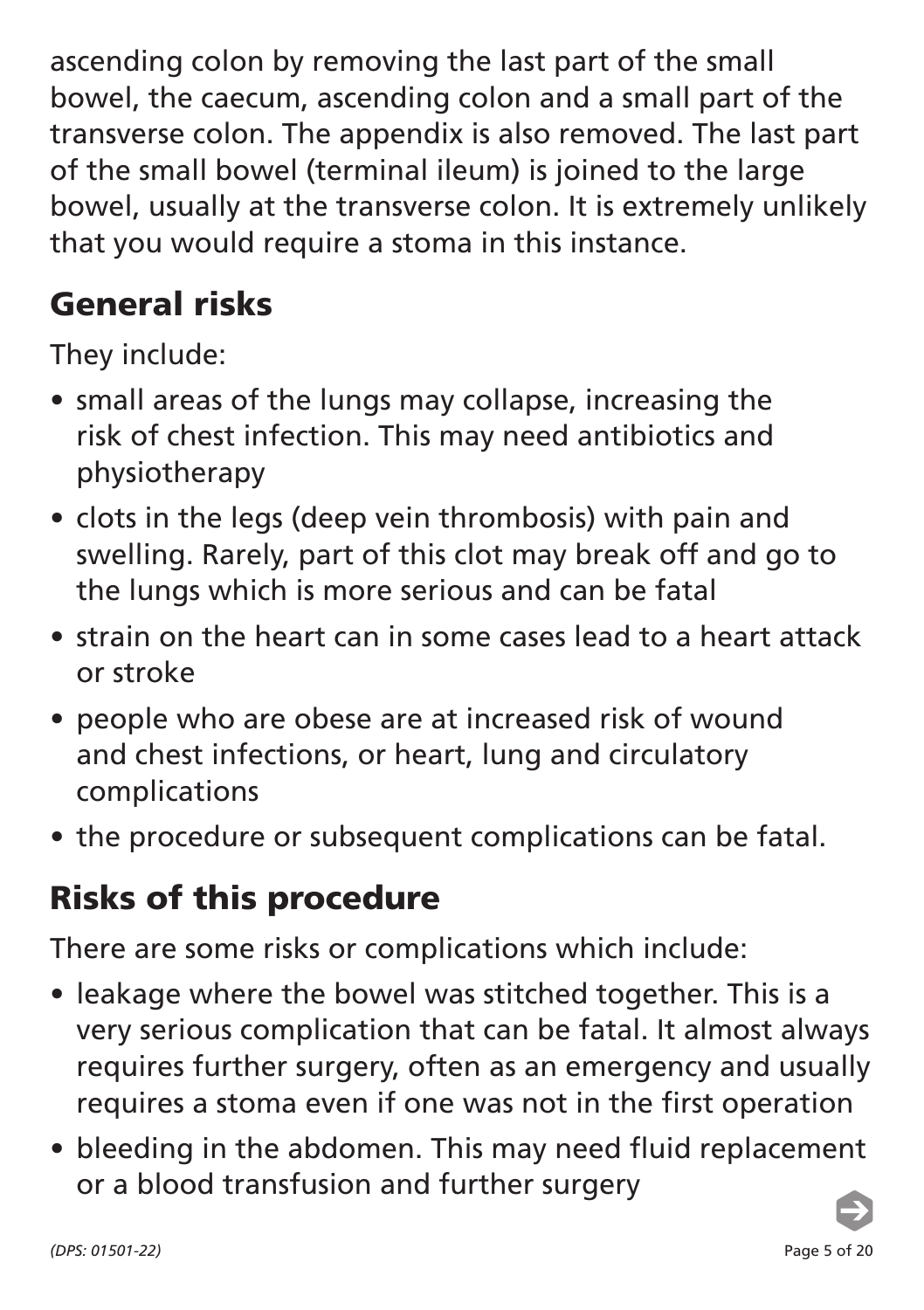- bowel is paralysed, causing abdominal bloating and vomiting. This is usually temporary and will resolve without treatment
- the wound may become infected. This is usually treated with antibiotics or the wound may need to be opened
- urinary tract infection. Antibiotics may be used to control the infection
- infection in the abdominal cavity. This may form an abscess that may need drainage and antibiotics. Drainage may be carried out in X-ray or you may have to return to theatre.
- the bowel may be unable to be joined and may be brought to the surface as a stoma, with the following problems:
	- the blood supply to the stoma may fail and cause damage. This may need further surgery
	- excess fluid loss from the stoma
	- stoma prolapse the bowel protrudes past the skin
	- parastomal hernia the bowel pushes through a weak point in the muscle wall, causing pain
	- local skin irritation reddening of the skin and a rash in reaction to the stoma bag glue
- damage to the tube bringing the urine from the kidney to the bladder
- abnormal emptying of the bladder. It may empty without control or may not empty at all
- inability to have and/or maintain an erection in men. In women it can cause pain during or after intercourse
- there may be complications with would healing and the scar may be thickened, red and tender;

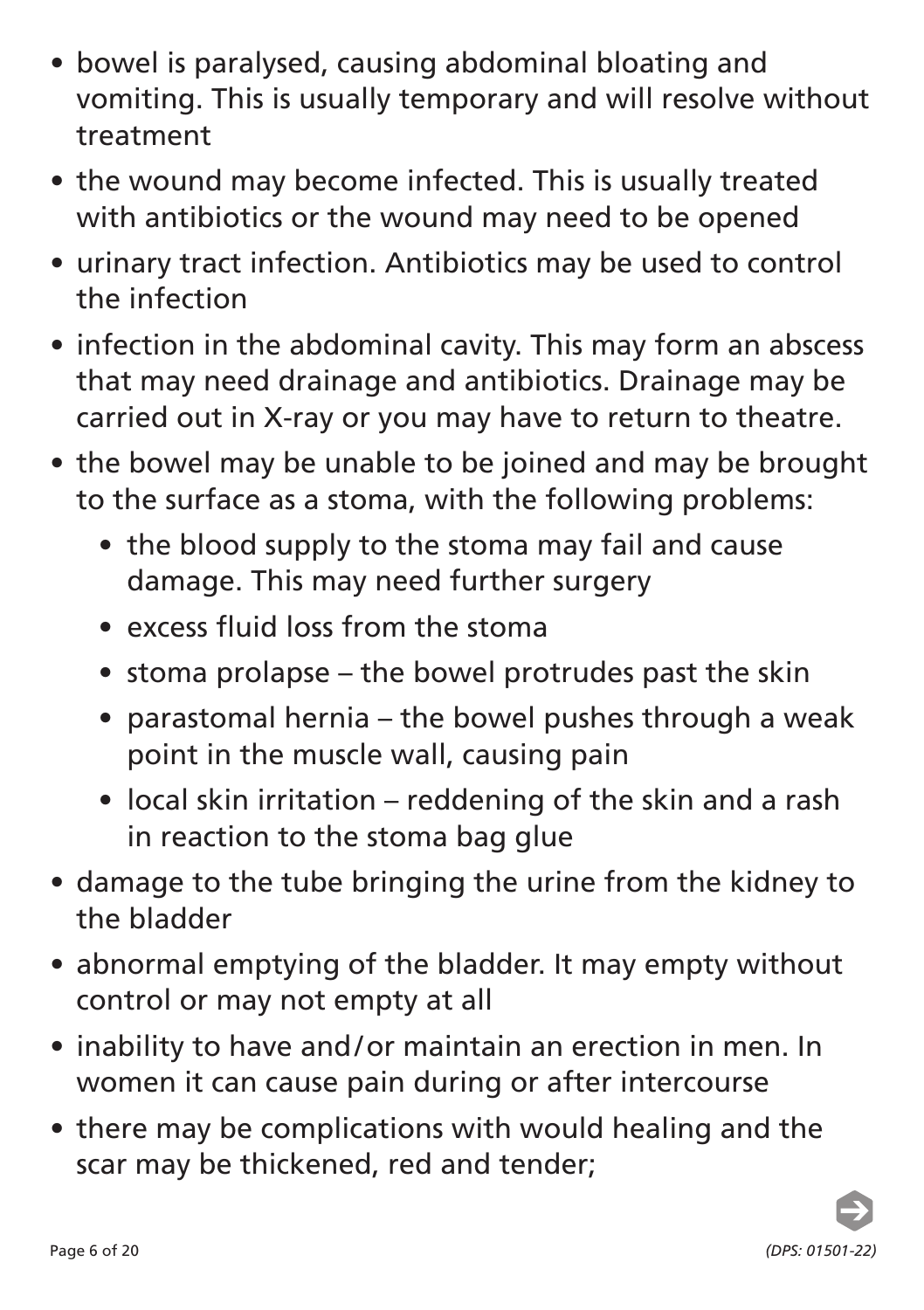- the bowel actions may be much looser after the operation this may depend on how much bowel is removed
- adhesions (bands of scar tissue) may develop in the abdominal cavity and the bowel may block
- death within 30 days of surgery is estimated at 3.7%.

#### Major bowel surgery for cancer

#### **The condition**

The large bowel (intestine) is made up of the colon and rectum (back passage). This part of the digestive tract carries the remains of digested food from the small bowel and gets rid of it as waste through the opening to the back passage (anus). Cells that line the colon and rectum may begin to grow out of control, forming a cancer (a growth of cancer cells).

The bowel has four sections: the ascending colon, the transverse colon, the descending colon and the sigmoid colon. Cancers can start in any of these areas or in the back passage. They start in the innermost layer and can grow through some or all of the other layers.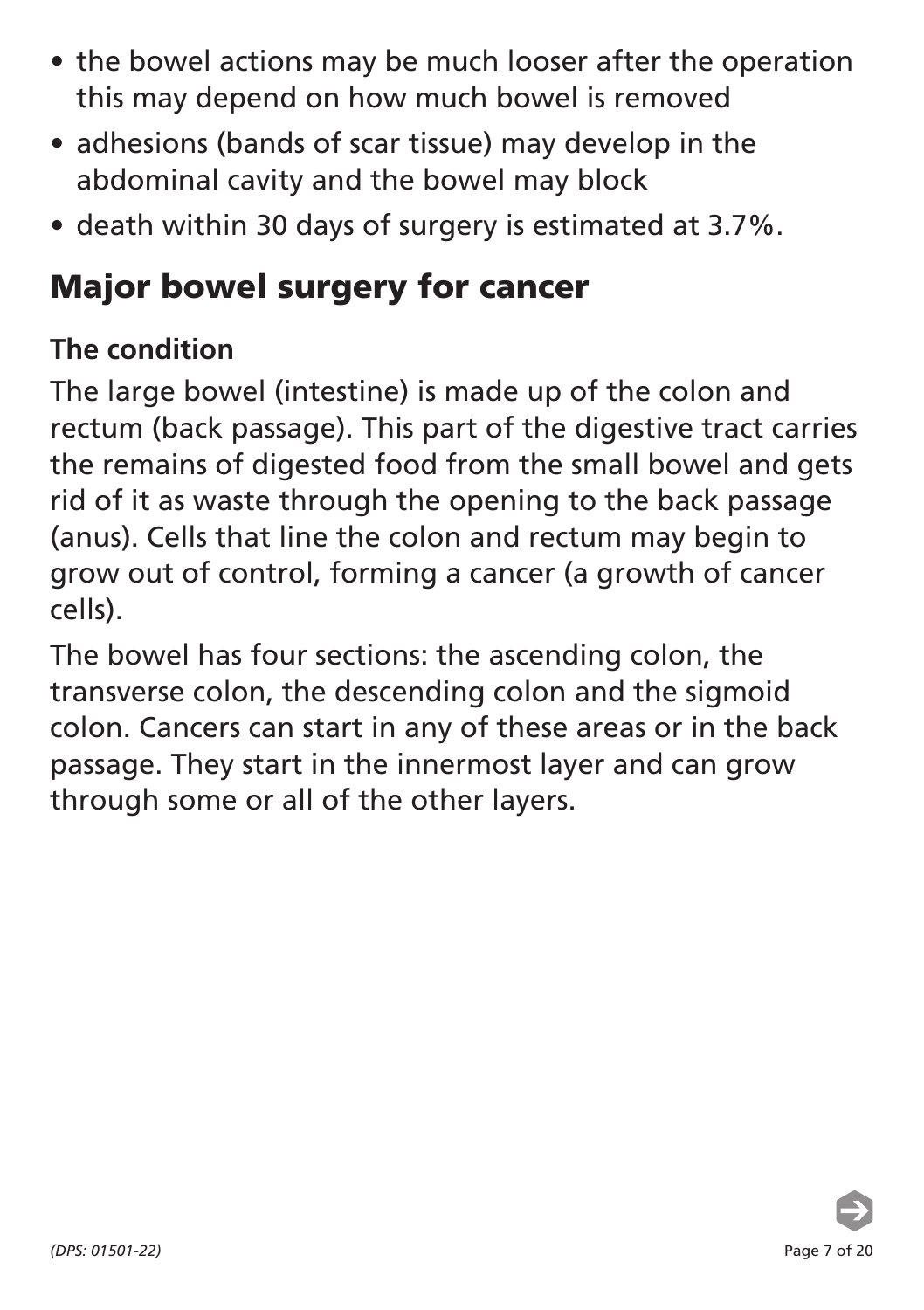

Diagram showing parts of the bowel

## Preparation for surgery

You cannot eat for at least six hours before your surgery but you can drink water up until two hours before surgery. Please see the 'Enhanced Recovery' leaflet you have been given for the remainder of the information you require in preparation for your surgery.

#### Benefits of treatment

Removal of the diseased bowel by an operation is the best treatment for a cancer of the bowel. The aim of the operation is to give you the best chance of cure through total removal of the cancer.

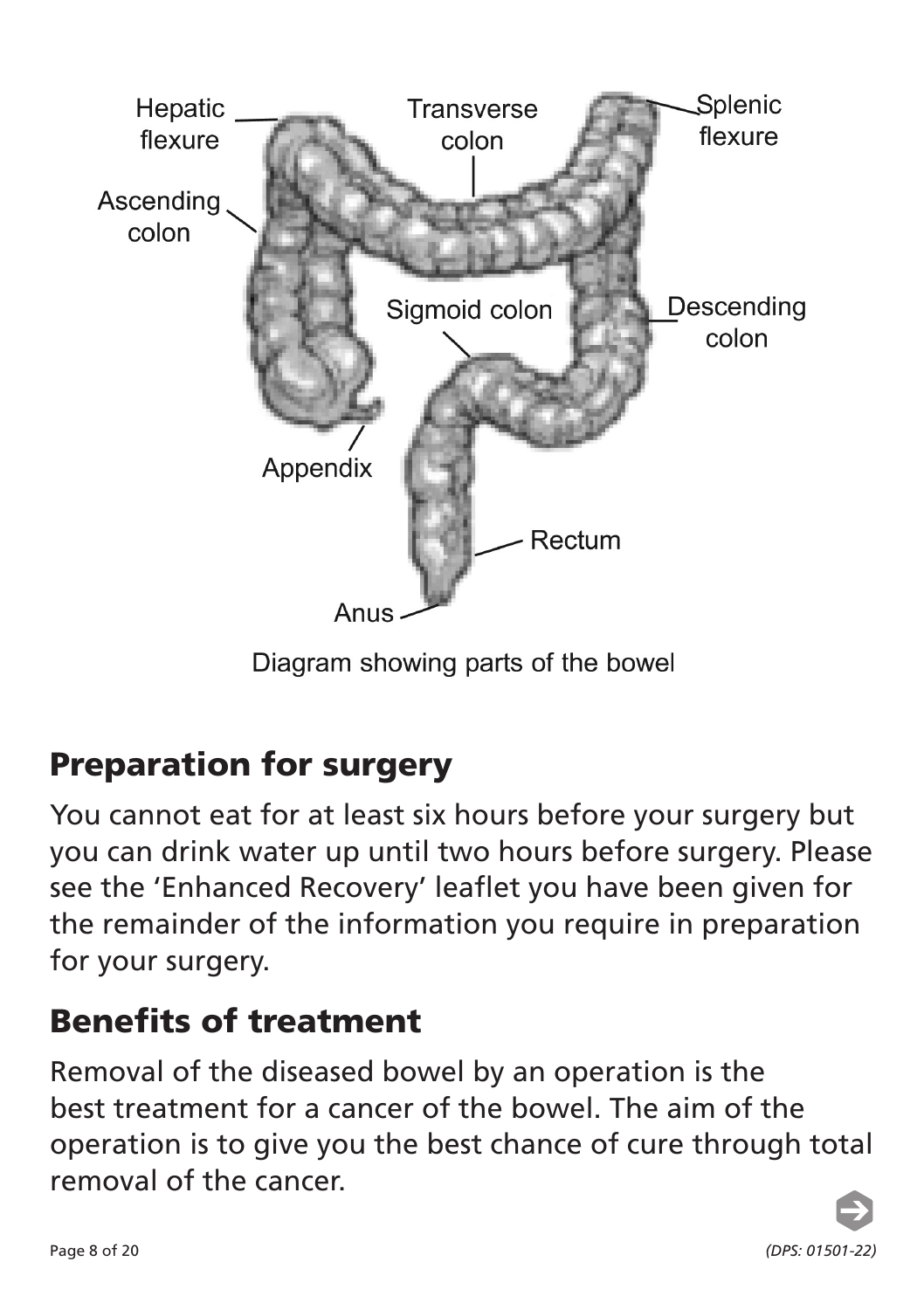#### Treatment alternatives

Bowel cancer can be treated in a number of ways, with people often having a combination of treatments. Your treatment will be designed to suit you as an individual:

- radiation therapy is used for some people as the initial treatment for rectal cancers. This is to shrink the cancer and make it easier to remove at the time of the operation;
- chemotherapy (use of drugs to treat the cancer) is usually used either before or after surgical removal of the bowel;
- argon beam therapy is a special gas used to try to slow the progress of the cancer;
- placement of a colorectal stent, where a metal tube is placed inside the bowel and cancerous growth to try and keep the passage open. This is only suitable for cancers in the upper rectum and large intestine.

## Risks of not having the surgery

Symptoms including pain and bleeding may become worse and your bowel may completely block or burst. Without surgery, the disease may spread to other areas of your body.

## Risks of having the surgery

An estimated 3.7% of patients who have this procedure die within 30 days, depending on how low the join of the bowel is.

#### Recovering from your operation

After the operation the nursing staff will closely watch you until you have recovered from the anaesthetic. You may even be cared for in the Intensive Care Unit immediately following your surgery.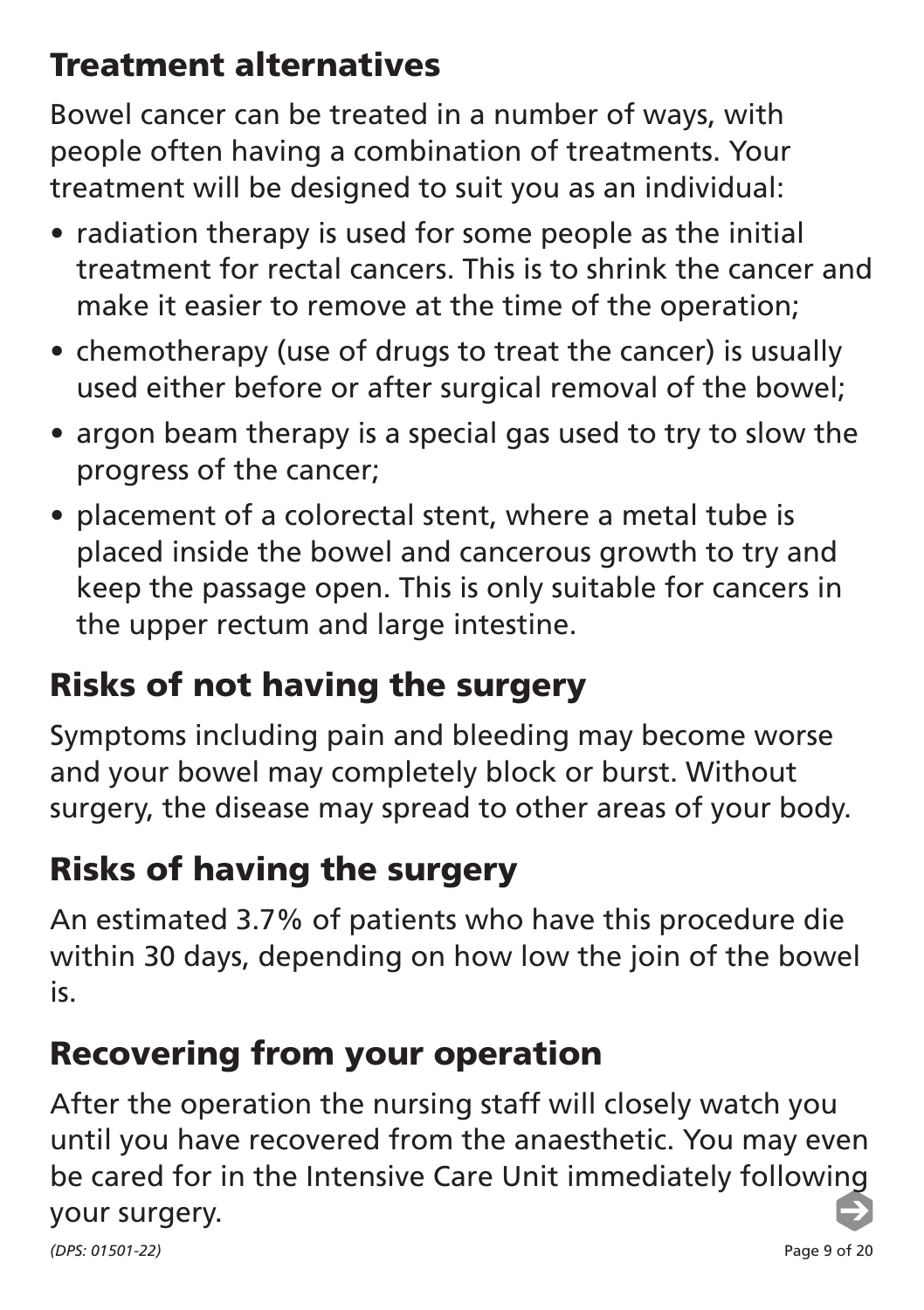The recovery period after bowel surgery varies. In uncomplicated cases it usually involves a 3–10 day stay in the hospital. Immediately after your operation the following are usually in place for your care and wellbeing:

- intravenous fluids via a cannula (fine plastic tube) in your neck or arm to keep you hydrated until you are able to drink enough. You may also be given medication via this tube;
- an epidural or patient controlled analgesia (PCA) machine in order to provide pain relief and enable you to feel able to move around more comfortably;
- a catheter (plastic tube) draining urine from your bladder into a collection bag so we can accurately measure the amount.

These are removed as soon as possible after your operation depending on your condition and rate of recovery. You will be discouraged from spending long periods of time in bed and given the help you require to carry out your daily hygiene, dietary and exercise routines until you gradually become stronger and more independent.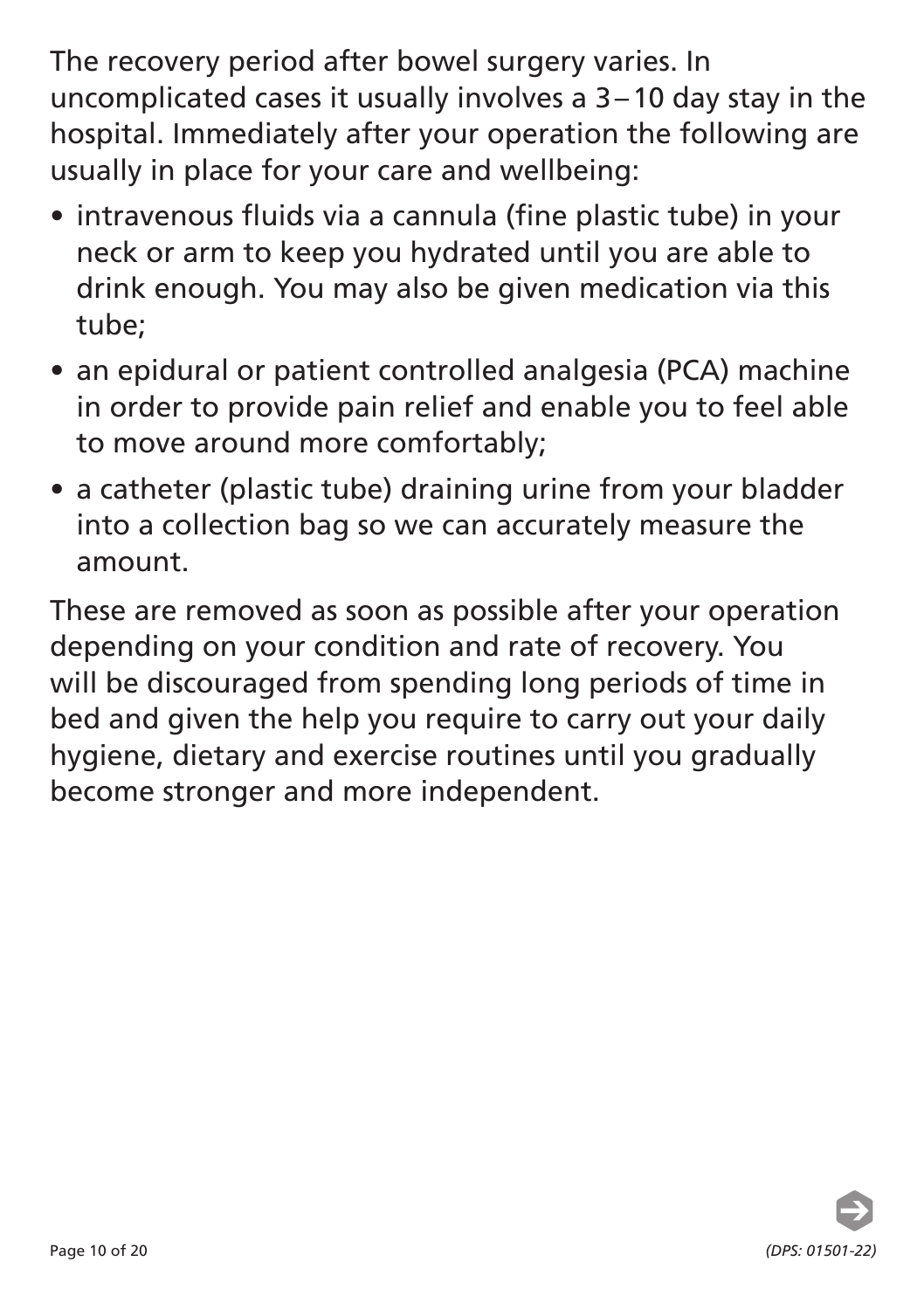## Major bowel surgery for cancer

| The risk                                         | <b>What happens</b>                                                                                   | What can be done<br>about it                                                                                                                                          |
|--------------------------------------------------|-------------------------------------------------------------------------------------------------------|-----------------------------------------------------------------------------------------------------------------------------------------------------------------------|
| Leakage of bowel<br>fluid inside the<br>abdomen. | Leakage of bowel<br>fluid at the site<br>where the bowel was<br>stitched or stapled<br>back together. | Further surgery may<br>be required.                                                                                                                                   |
| Ileus.                                           | The bowel is<br>paralysed leading to<br>abdominal bloating<br>and vomiting.                           | Treatment is to<br>deflate the bowel<br>with suction, using<br>a tube (naso-gastric<br>tube) put up the nose,<br>down the throat and<br>into the stomach or<br>bowel. |
| <b>Wound infection</b>                           | The wound may<br>become infected.                                                                     | This may be treated<br>with antibiotics.<br>These may be given<br>by a drip into a vein<br>or by mouth.                                                               |
|                                                  |                                                                                                       | The wound may need<br>to be opened to<br>drain.                                                                                                                       |
| Urinary tract<br>infection                       | Germs enter the<br>tube leading to the<br>bladder and cause<br>inflammation and<br>infection.         | Mild cases may<br>clear up without<br>treatment.<br>Usually antibiotics<br>are used to treat the<br>infection.                                                        |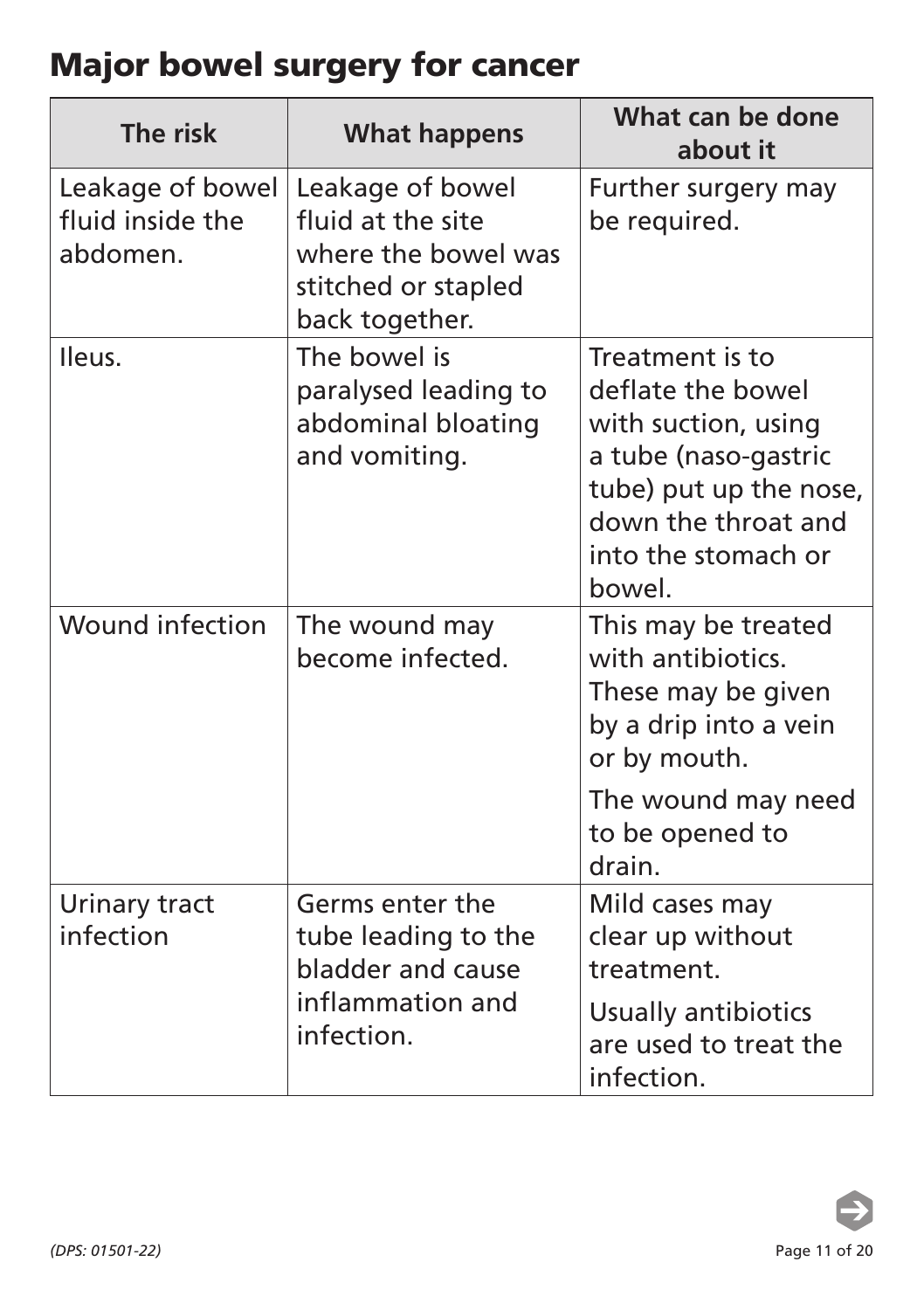| The risk                                                     | <b>What happens</b>                                                                                                             | What can be done<br>about it                                                                                                   |
|--------------------------------------------------------------|---------------------------------------------------------------------------------------------------------------------------------|--------------------------------------------------------------------------------------------------------------------------------|
| Loss of blood<br>supply to the<br>stoma.                     | The blood supply to<br>the stoma may fail<br>and cause damage to<br>the bowel.                                                  | This may need further<br>surgery.                                                                                              |
| Stoma prolapse.                                              | Some of the bowel<br>sticks out too far past<br>the skin.                                                                       | For minor prolapses<br>no treatment is<br>needed.<br>For more serious<br>cases, more surgery                                   |
| Parastomal<br>hernia.                                        | The bowel pushes<br>through a weak point<br>in the muscle wall<br>and causes pain and<br>bulging of the skin<br>near the stoma. | may be needed.<br>Minor hernias may<br>need no treatment.<br>Larger hernias may<br>need more surgery.                          |
| Local skin<br>irritation.                                    | Reddening of the skin<br>and a rash in reaction<br>to the glue used to<br>stick the stoma bag.                                  | Changing the type of<br>stomal bag usually<br>treats this.                                                                     |
| Post-operative<br>bleeding.                                  | Bleeding inside the<br>abdomen. The wound<br>drain may measure<br>this.                                                         | A blood transfusion<br>may be needed to<br>replace lost blood.<br>Sometimes more<br>surgery is needed to<br>stop the bleeding. |
| Damage to the<br>ureter (tube<br>from kidney to<br>bladder). | Rarely, during surgery,<br>the ureter, which<br>brings urine from the<br>kidney to the bladder,<br>may be damaged               | This may require<br>further surgery.                                                                                           |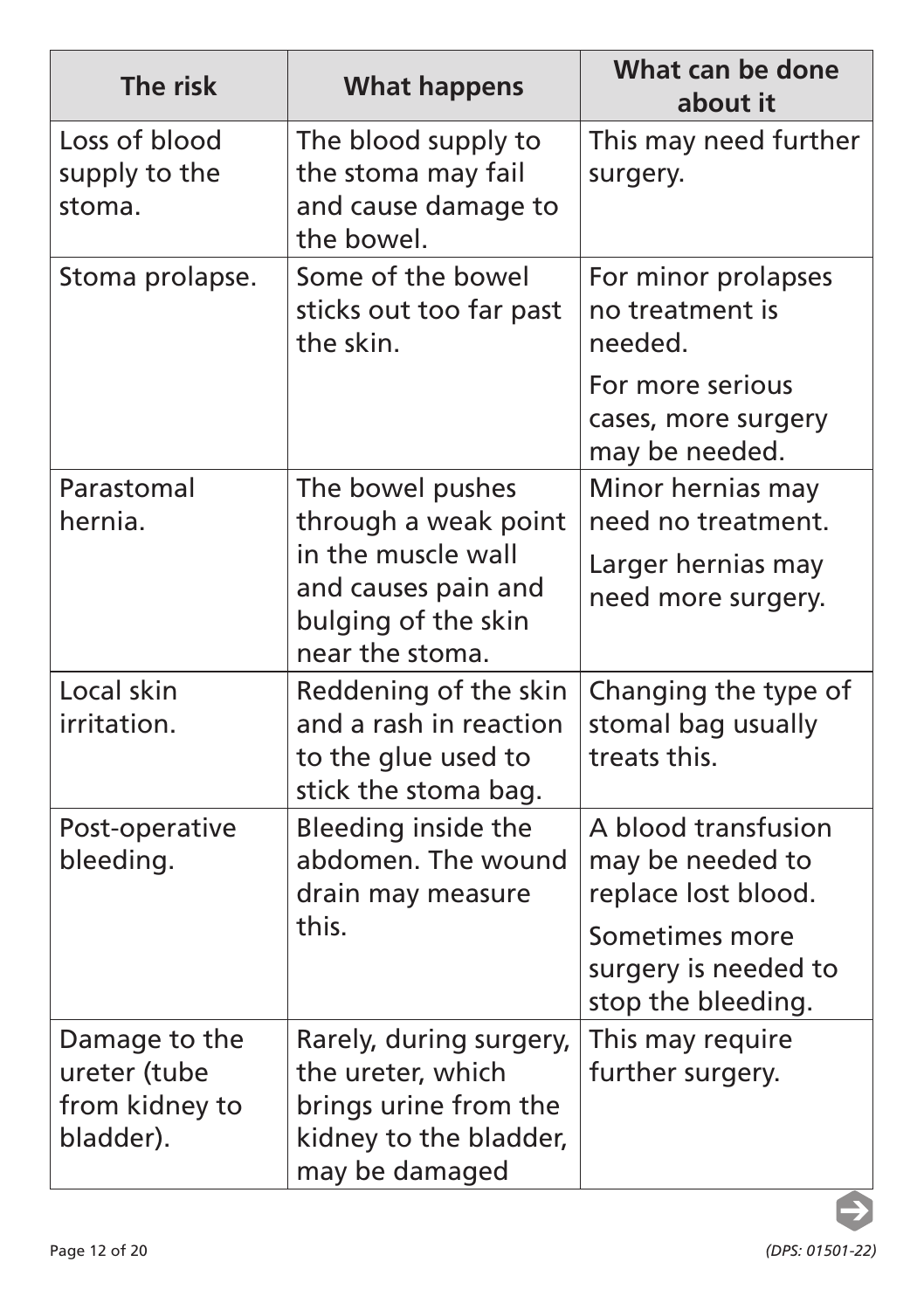| The risk                                                              | <b>What happens</b>                                                                                                                                | What can be done<br>about it                                                      |
|-----------------------------------------------------------------------|----------------------------------------------------------------------------------------------------------------------------------------------------|-----------------------------------------------------------------------------------|
| Bladder may not<br>empty properly<br>or may empty<br>without warning. | A urinary bladder<br>problem where there<br>is abnormal emptying<br>of the bladder. It<br>may empty without<br>warning or may not<br>empty at all. | A tube (catheter)<br>into the bladder may<br>be used to drain the<br>urine away.  |
| Bowel blockage.                                                       | <b>Adhesions (bands</b><br>of scar tissue) may<br>develop inside the<br>abdomen and the<br>bowel may block.                                        | This may require<br>further surgery.                                              |
|                                                                       | This is a short-term<br>and long-term<br>complication.                                                                                             |                                                                                   |
| Change in bowel<br>habits.                                            | <b>Bowel habits will</b><br>change. Stools<br>maybecome looser,<br>smaller and more<br>frequent.                                                   | In most people this<br>improves in time<br>without further<br>treatment.          |
|                                                                       | There may be some<br>leakage of stools<br>particularly at night<br>depending on the<br>type of surgery.                                            |                                                                                   |
| Increased risk in<br>obese patients.                                  | An increased risk of<br>wound infection,<br>chest infection,<br>heart and lung<br>complications and<br>thrombosis.                                 | The risk can be<br>reduced by weight<br>loss, however small,<br>prior to surgery. |

 $\ddot{\bullet}$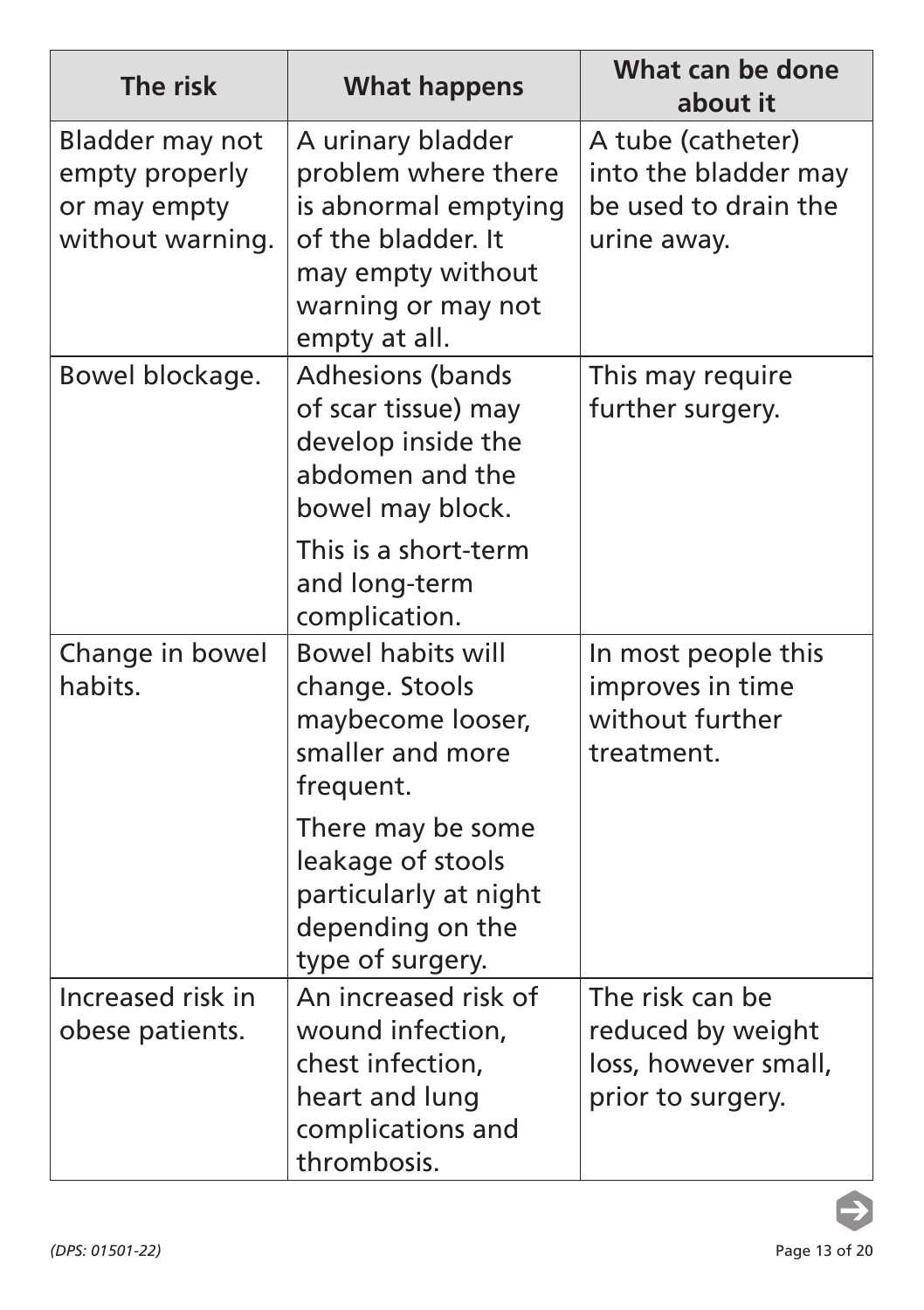| The risk                       | What happens                                                                                                                                                                        | What can be done<br>about it                                                                                                           |
|--------------------------------|-------------------------------------------------------------------------------------------------------------------------------------------------------------------------------------|----------------------------------------------------------------------------------------------------------------------------------------|
| Increased risk for<br>smokers. | An increased risk of<br>wound infection,<br>chest infection,<br>heart and lung<br>complications and<br>thrombosis.                                                                  | Giving up smoking<br>before the operation<br>will help reduce the<br>risk.                                                             |
| Sexual problems.               | Men may be unable<br>to get an erection or<br>keep an erection. It<br>may also mean that<br>they cannot ejaculate.<br>In women it may<br>cause pain during or<br>after intercourse. | For both men<br>and women, time<br>may improve the<br>condition.<br>Treatment for<br>men may include<br>counselling and<br>medication. |
|                                |                                                                                                                                                                                     | For women,<br>counselling and use<br>of water soluble<br>lubricants during<br>intercourse may help.                                    |

## **Diet**

During the first few days of recovery, you will be able to eat but will probably have a reduced appetite. It is important to choose small amounts at more frequent intervals at first. Meals can be supplemented with nourishing soups and snacks and with high energy drinks. The body will use a lot of calories during the healing process.

## Bowel actions

The bowel may take a little while to recover and work normally. This time will vary with individuals but you will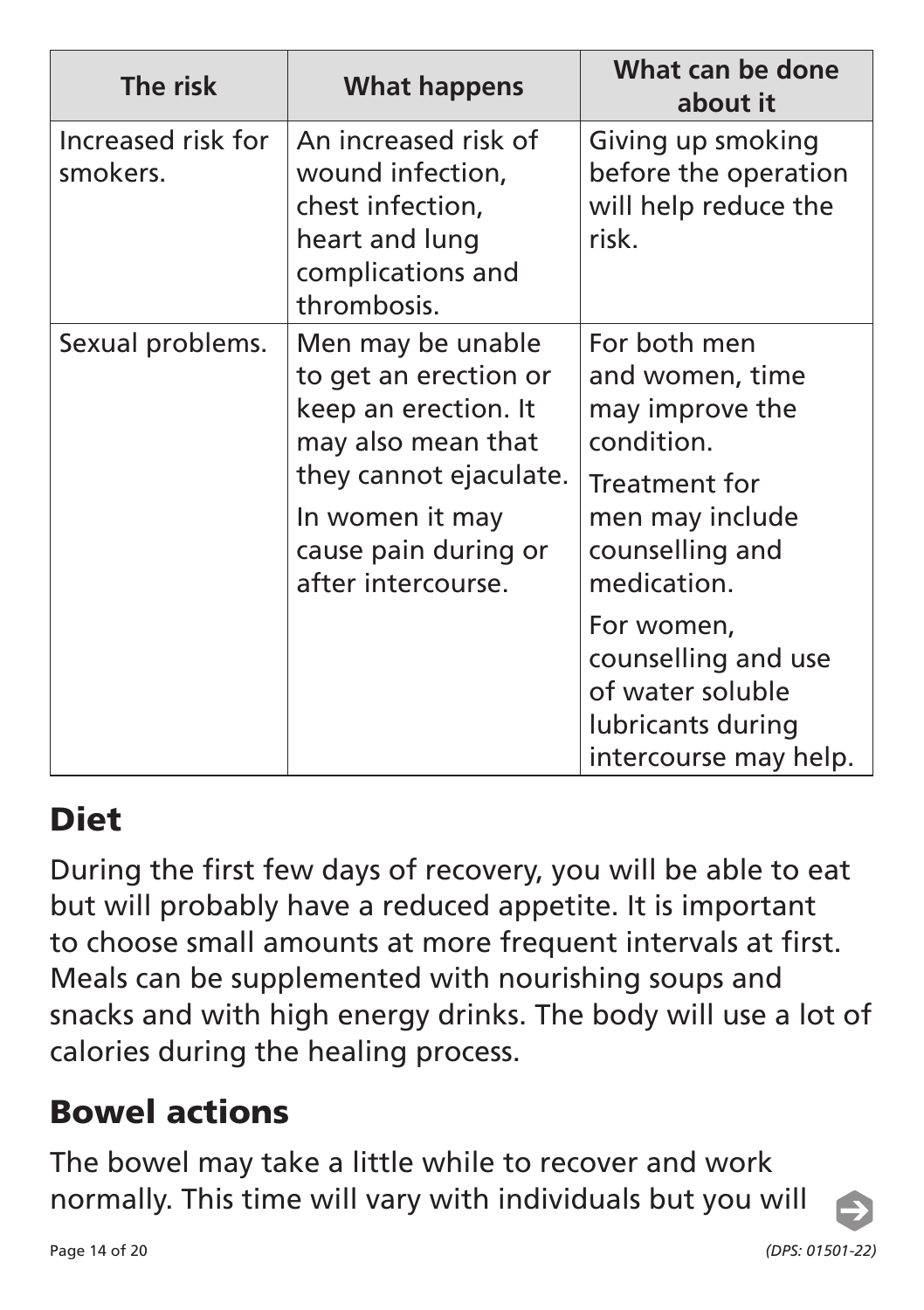know the bowel is beginning to work when you pass wind and/or have a bowel movement. It is perfectly normal for the bowels to be more erratic and less predictable after this type of operation.

Sometimes it is necessary to use medicines prescribed from the hospital or by your GP to slow down the gut or to use a gentle laxative to encourage bowel actions.

## If you have a stoma

The stoma drains waste from the bowel into the collection bag. Most stoma waste is softer and more liquid than normally passed bowel waste.

The thickness of the bowel waste depends on where the stoma is. If you have an ileostomy, your stoma will have been formed using the small bowel and the waste will be more liquid. If you have a colostomy, your stoma will have been formed using the large bowel and the waste will be more solid. There is a wide variety of appliances (bags) available to suit your particular requirements. These stick to the skin around the stoma, are very discreet and most people easily adapt to taking care of their stoma themselves. You will be given full information and support to enable you to manage your stoma both in the hospital and following your discharge.

## Your lungs and blood supply

It is likely that on your return from surgery you will be wearing elastic (anti-embolism) stockings. These are tightfitting stockings that are used to reduce the risk of blood clots forming in your legs.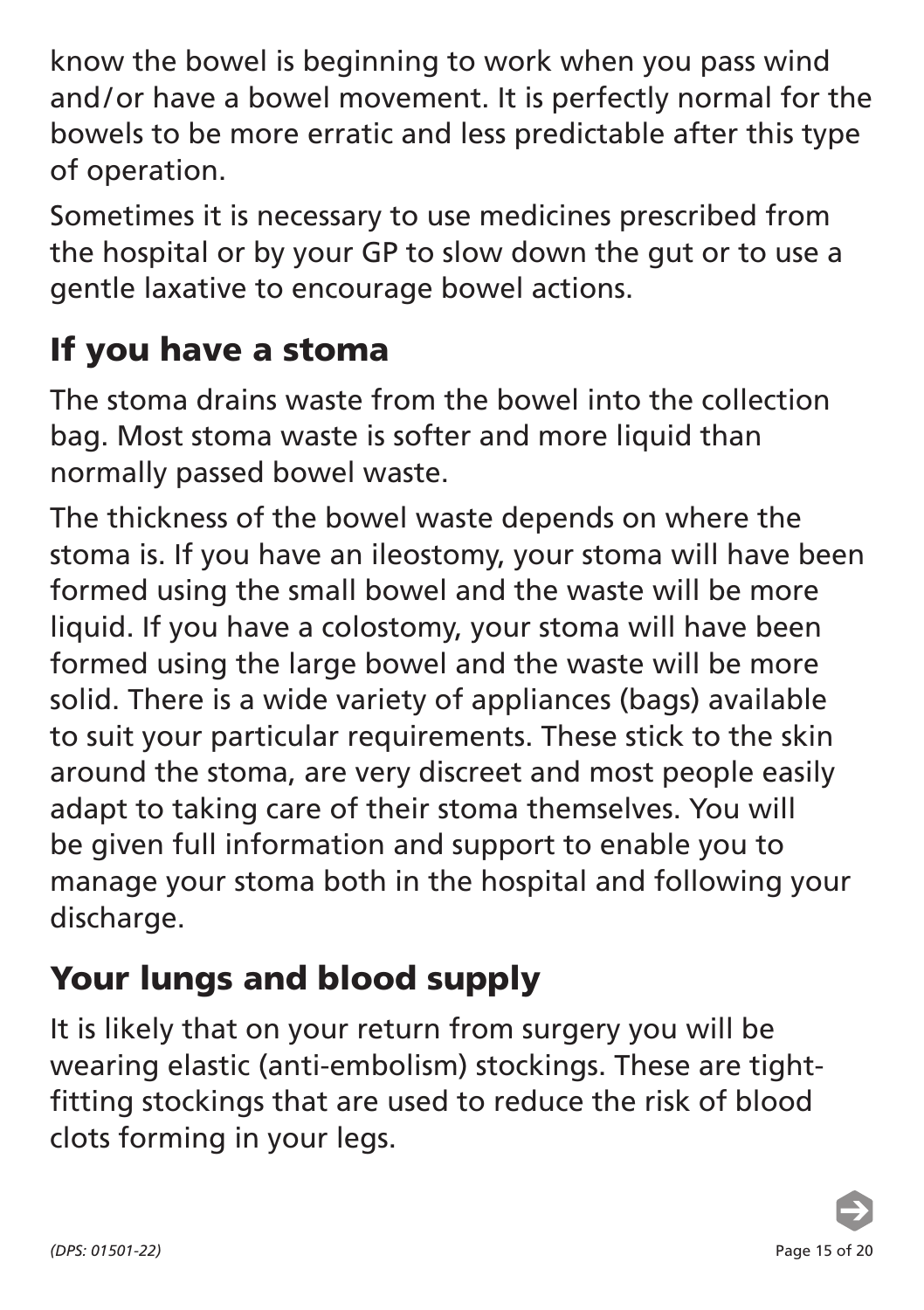It is very important after surgery that you start moving as soon as possible. This helps to prevent blood clots forming in your legs and possibly going to your lungs. This can be fatal. Also you need to do your deep breathing exercises. Take 10 deep breaths every hour to prevent secretions collecting in the lungs. If this happens, you may develop a chest infection. At all costs, avoid smoking after surgery as this increases your risk of chest infection. Coughing is painful after abdominal surgery.

## Exercise

Expect to feel tired for some time after surgery. You need to take things easy and gradually return to normal activities and work, as you feel able. The time taken to recover from your operation is very variable and dependent on you as a person and the type of operation you have had. In most cases this should take no longer than 2–6 months.

## Driving

Check with your insurance company about whether there are any exclusions to you driving. This includes being under the influence of some pain medication. Ensure you can do an emergency stop and wear a safety belt.

## Lifting after surgery

The best advice is 'if it hurts do not do it'. Lifting heavy weights is not advisable until about four weeks after your surgery.

#### Further information

Please phone the hospital switchboard and ask for the Colorectal team on bleep 944 or the nurse practitioner on bleep 471.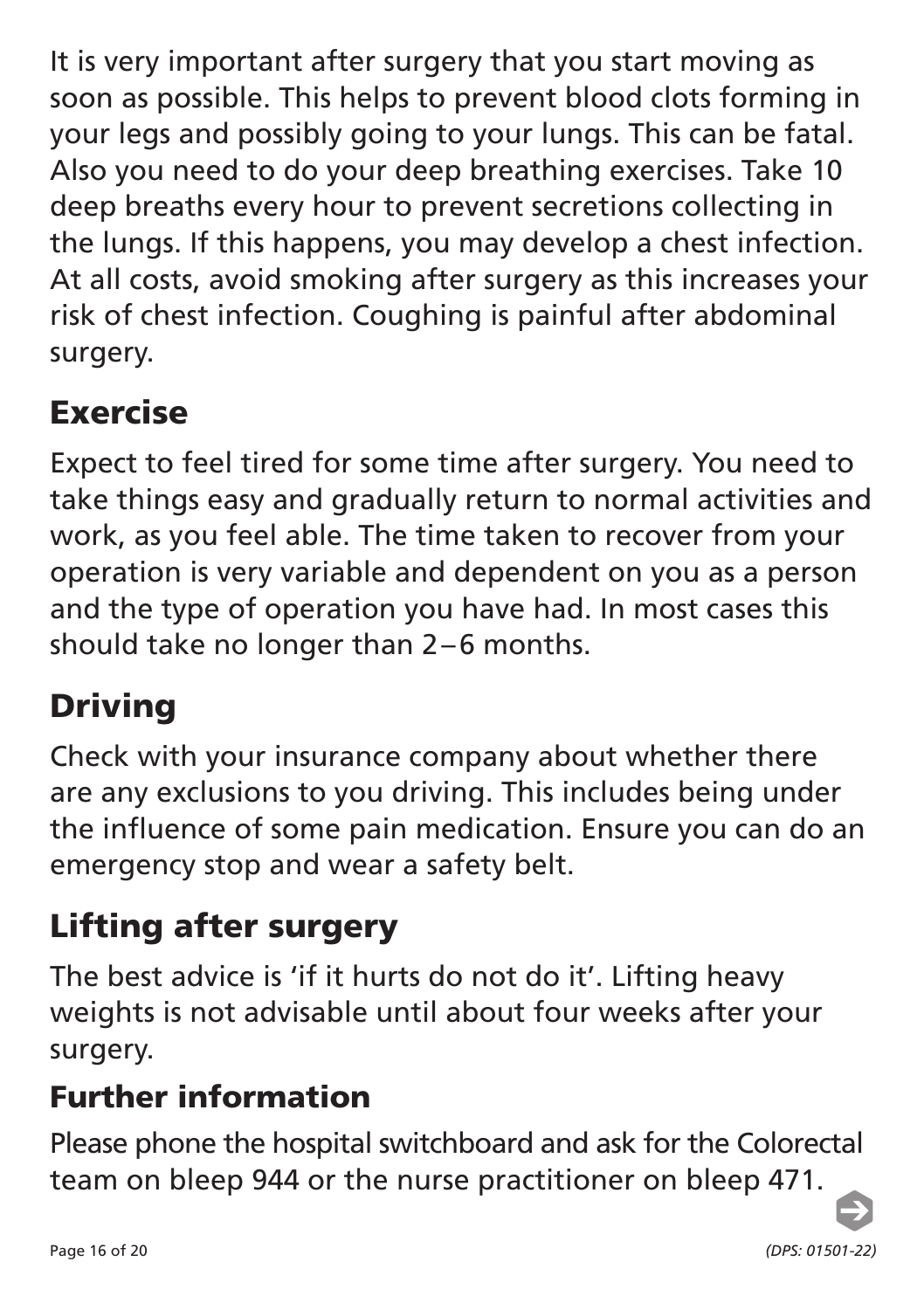## Verifying your identity

When you attend hospital you will be asked to confirm your first and last names, date of birth, postcode and NHS number, if you know it, and to let us know if you have any allergies.

#### Identification wristbands

Wristbands are used to identify hospital inpatients. When you are in hospital it is essential that you are given and wear your wristband, which carries your name, date of birth, NHS number and hospital number. This ensures that staff can identify you correctly and give you the right care.

#### Your photographic records

As part of your treatment, a photographic record may be made, such as X-ray(s), clinical photographs or digital images, which will be kept confidentially in your health records and seen only by people involved in your care or quality checking. They are also extremely important for teaching or medical research so we may ask for your written consent to use your images, in which case your personal details will be removed so you cannot be identified.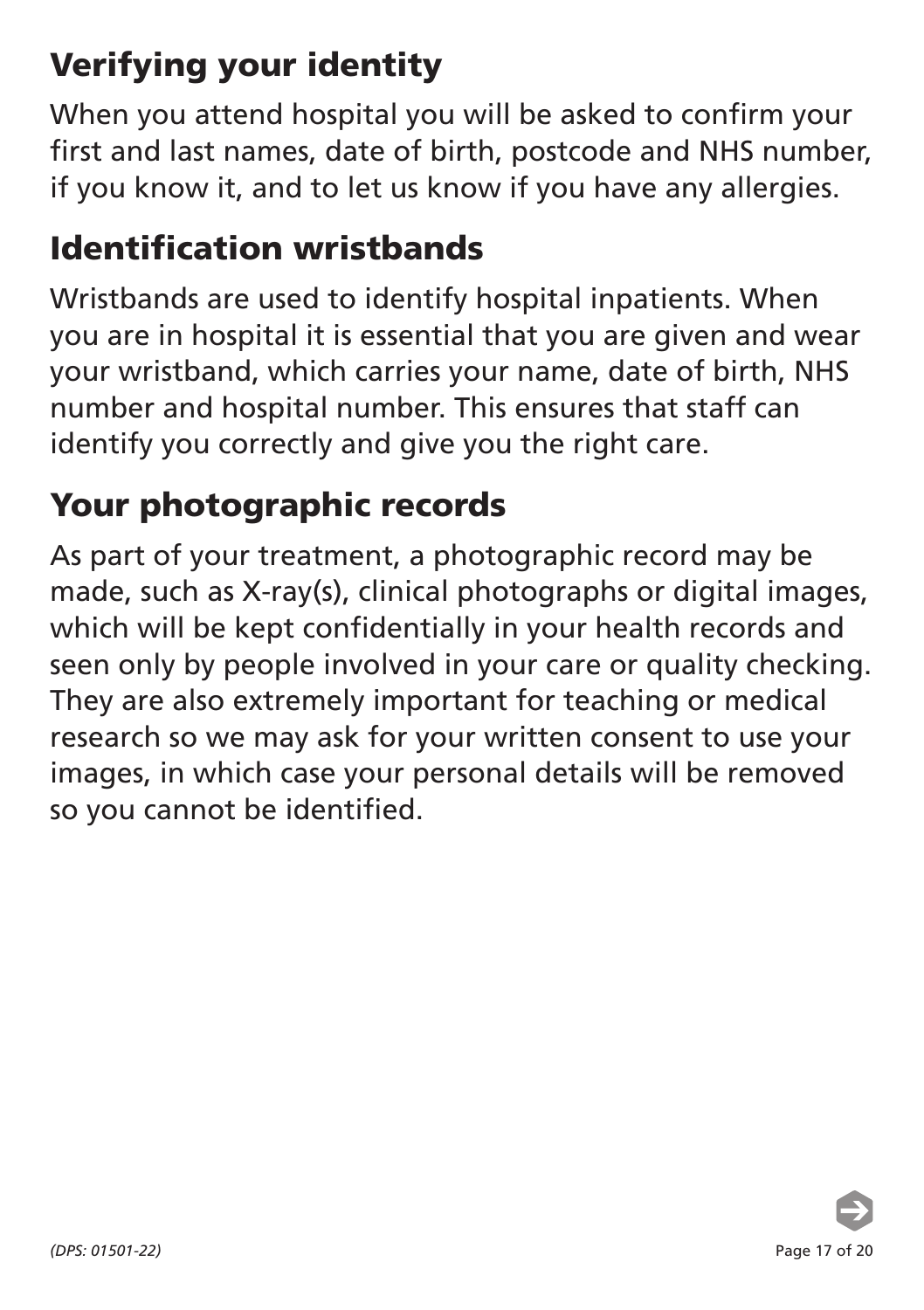#### Your experience matters

We value your feedback. Please help us improve our services by answering a simple question, in our online survey – "Overall, how was your experience of our services?"

This survey is known as "The Friends and Family Test".

You can either scan this QR code with a smart phone camera:



Or type the following web address into your browser: www.esneft.nhs.uk/get-involved/your-views-matter/friendsand-family-test/

Thank you very much.

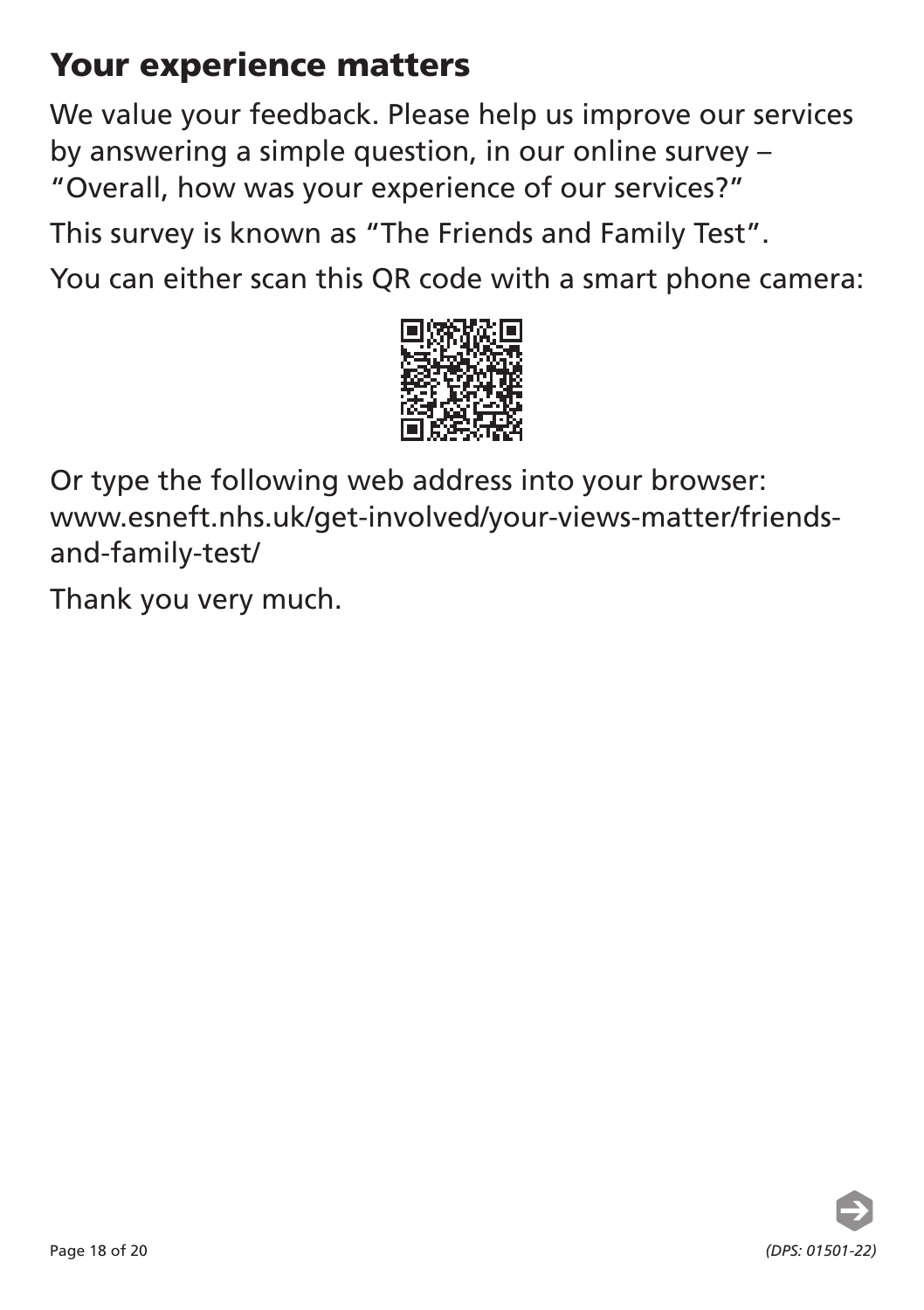